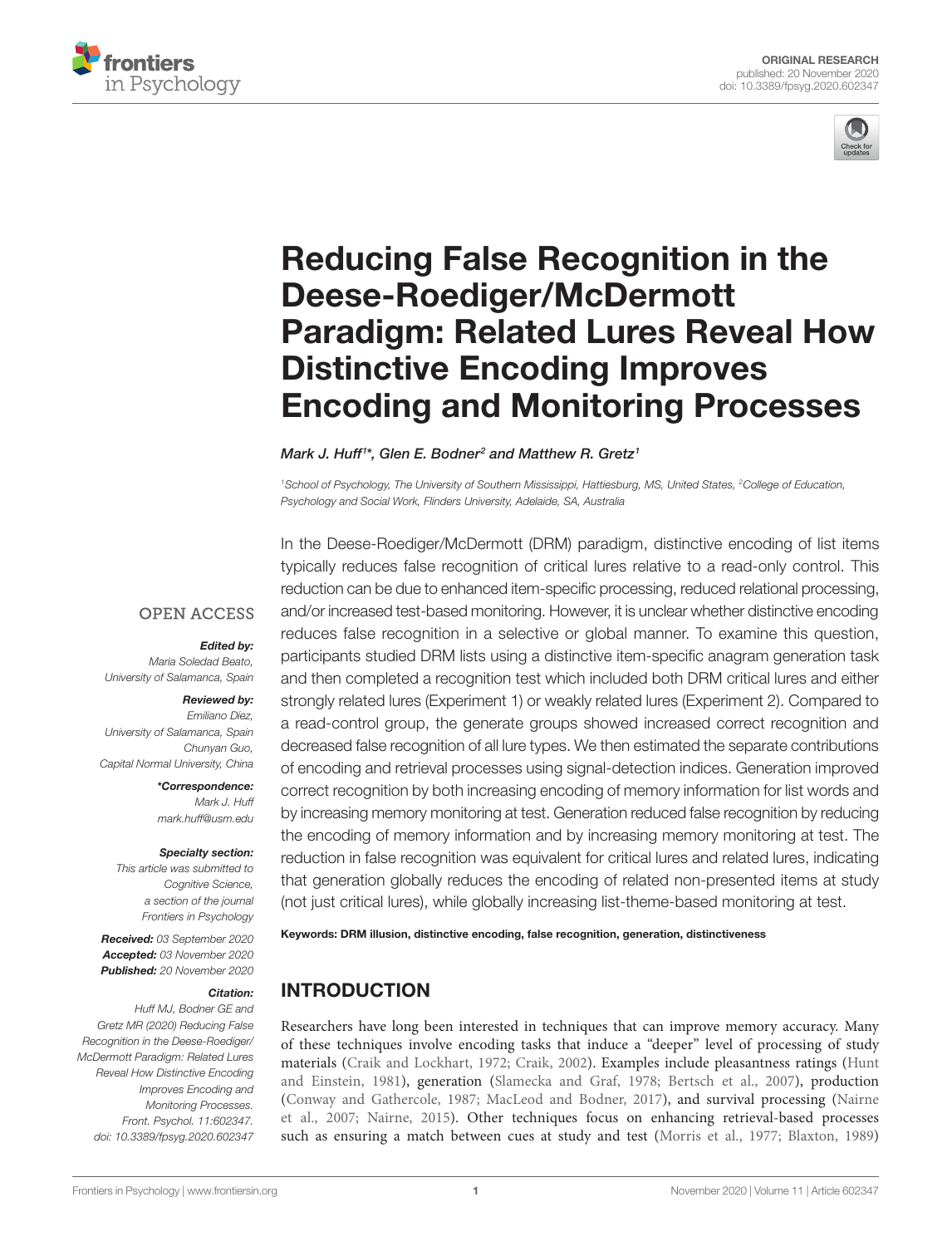and instructing participants to stringently monitor their retrievals ([Brainerd et al., 2001;](#page-8-6) [Huff et al., 2011\)](#page-8-7). Although these techniques can improve correct memory, their effects on memory errors and, in turn, on overall memory accuracy are as important. Here, we explore how one technique improves overall memory accuracy by shaping encoding and monitoring processes.

Memory errors are generally grouped into omission errors, which include forgetting and encoding failures, and commission errors, which refer to the remembering of events differently than their original presentation. One of the most robust and researched commission errors arises in the Deese/Roediger-McDermott (DRM; [Deese, 1959](#page-8-8); [Roediger and](#page-9-5)  [McDermott, 1995](#page-9-5)) false memory paradigm. In the DRM paradigm, participants study lists of associates (e.g., *sour*, *candy*, *sugar*, etc.) that converge upon a single non-studied critical lure (e.g., *sweet*) that is later falsely reported or endorsed. The DRM false memory illusion is robust. False recall can exceed 50% ([Roediger et al., 2001b](#page-9-6)), and false recognition can approximate hit rates for correctly studied list items (e.g., [Lampinen et al., 1999;](#page-9-7) [Dodson and Schacter, 2001](#page-8-9)). Additionally, participants often report conscious recollection of critical lures as appearing on studied lists ([Payne et al., 1996\)](#page-9-8), a pattern termed *phantom recollection* given that the critical lures were internally generated ([Brainerd et al., 2003](#page-8-10)).

Several theories have been proposed to account for the DRM illusion (see [Gallo, 2006](#page-8-11) for review), most prominently the fuzzy-trace theory [\(Brainerd and Reyna, 2002;](#page-8-12) [Reyna et al.,](#page-9-9)  [2016\)](#page-9-9) and the activation-monitoring theory ([Roediger et al.,](#page-9-10)  [2001a\)](#page-9-10). Fuzzy-trace theory posits that two memory representations of study lists – verbatim and gist – are encoded. The verbatim representation contains memory for the specific items and any accompanying contextual details, whereas the gist representation contains the general meaning of the item or a group of related items in DRM lists. The DRM illusion must occur through a persistent gist representation because the critical lures do not have a verbatim representation. Activation-monitoring theory posits that the DRM illusion is the result of a two-stage process. First, the critical lure is implicitly activated during encoding through automatic spreading activation of associated study items ([Collins and Loftus, 1975](#page-8-13)). Second, a source-monitoring failure occurs at test such that activation of the lure is misattributed to the studied list ([Johnson](#page-9-11)  [et al., 1993](#page-9-11)). It is often difficult to disentangle these accounts because DRM list items both have (1) strong thematic coherence leading to extraction of a strong gist representation and (2) strong associations with the critical lure based on associative strength norms ([Roediger et al., 2001a](#page-9-10); [Nelson et al., 2004](#page-9-12)). To circumvent this confound, researchers have had to employ different list types (e.g., homograph or mediated false memory lists) to reduce thematic coherence while maintaining associative strength ([Hutchison and Balota, 2005](#page-9-13); [Huff et al., 2012](#page-8-14)). Studies taking these approaches suggest that both mechanisms can play a role (see [Huff et al., 2015b](#page-8-15)).

With the goal of improving overall memory accuracy, researchers have identified several methods for reducing the DRM illusion, including study list repetitions ([Benjamin, 2001](#page-8-16)), warnings [\(Gallo et al., 2001](#page-8-17); [McCabe and Smith, 2002\)](#page-9-14), and

requiring participants to specify the source of their retrievals at test ([Multhaup and Conner, 2002](#page-9-15)). Relevant to the present study, study tasks that encourage distinctive processing have been very fruitful, including perceptual manipulations, such as presenting study list words in unique fonts ([Arndt and](#page-8-18)  [Reder, 2003](#page-8-18)) or paired with pictures ([Israel and Schacter,](#page-9-16)  [1997](#page-9-16); [Schacter et al., 1999;](#page-9-17) but see [Smith and Hunt, 2020](#page-9-18)), and distinctive encoding tasks, such as mental images ([Foley](#page-8-19)  [et al., 2006;](#page-8-19) [Gunter et al., 2007;](#page-8-20) [Robin, 2010](#page-9-19); [Oliver et al.,](#page-9-20)  [2016](#page-9-20); [Bodner et al., 2017](#page-8-21)), pleasantness ratings ([Gunter et al.,](#page-8-20)  [2007](#page-8-20); [Huff and Bodner, 2013](#page-8-22)), and generation from anagram cues ([McCabe and Smith, 2006](#page-9-21); [Huff et al., in press](#page-8-23)). Anagram generation, explored in our study, often yields an increase in correct recognition and a decrease in false recognition relative to a non-distinctive control task, a pattern termed a *mirror effect* ([Glanzer and Adams, 1990;](#page-8-24) see [Huff et al.,](#page-8-15)  [2015b](#page-8-15) for a review).

The benefits of distinctive processing induced by encoding tasks such as generation have generally been ascribed to two processes – one that occurs at encoding and the other at retrieval. The *impoverished relational encoding account* [\(Hockley](#page-8-25)  [and Cristi, 1996;](#page-8-25) [Hege and Dodson, 2004\)](#page-8-26) posits that distinctive processing disrupts encoding of the thematic meaning of the list or the implicit activation of the critical lure. The *distinctiveness heuristic*, on the other hand, posits that participants employ a test-based decision strategy in which recollection of distinctive details can be diagnostic that a study item was originally studied. Here, the absence of distinctive details can disqualify a test item from being reported as studied through a recallto-reject process ([Schacter et al., 1999](#page-9-17); [Gallo, 2004,](#page-8-27) [2010\)](#page-8-28).

Several methods have been used to separate encoding and retrieval processes (see [Huff et al., 2015b](#page-8-15) for a review and discussion). We have advocated for using a signal-detection approach when memory is tested *via* recognition [\(Gunter et al.,](#page-8-20)  [2007;](#page-8-20) [Huff and Bodner, 2013;](#page-8-22) [Bodner et al., 2017](#page-8-21); [Huff et al.,](#page-8-23)  [in press](#page-8-23)). The primary advantage of the signal-detection approach is that it yields separate indices of the effects of manipulations on encoding (i.e., the amount of memory information encoded for a given type of test item) and retrieval (i.e., the extensiveness of participants' memory monitoring at test).

Using the signal-detection approach, [Huff and Bodner](#page-8-22)  [\(2013\)](#page-8-22) compared the effects of different types of encoding manipulations on encoding and monitoring indices. In each experiment, the distinctive groups received item-specific processing instructions, a pleasantness-rating task, or an anagram-generation task and their memory was compared to a control (read-only) group. Each distinctive task group showed a mirror effect pattern in correct and false recognition relative to its control group. For correct recognition, the signal-detection indices of encoded memory information and monitoring were both greater following the distinctive tasks. For false recognition, monitoring for critical lures was greater in the distinctive task groups, consistent with use of a distinctiveness heuristic [\(Schacter et al., 1999\)](#page-9-17). Encoded memory information was also lower in the distinctive tasks, consistent with impoverished relational encoding ([Hege and Dodson,](#page-8-26)  [2004](#page-8-26)). In addition, a meta-analysis confirmed that distinctive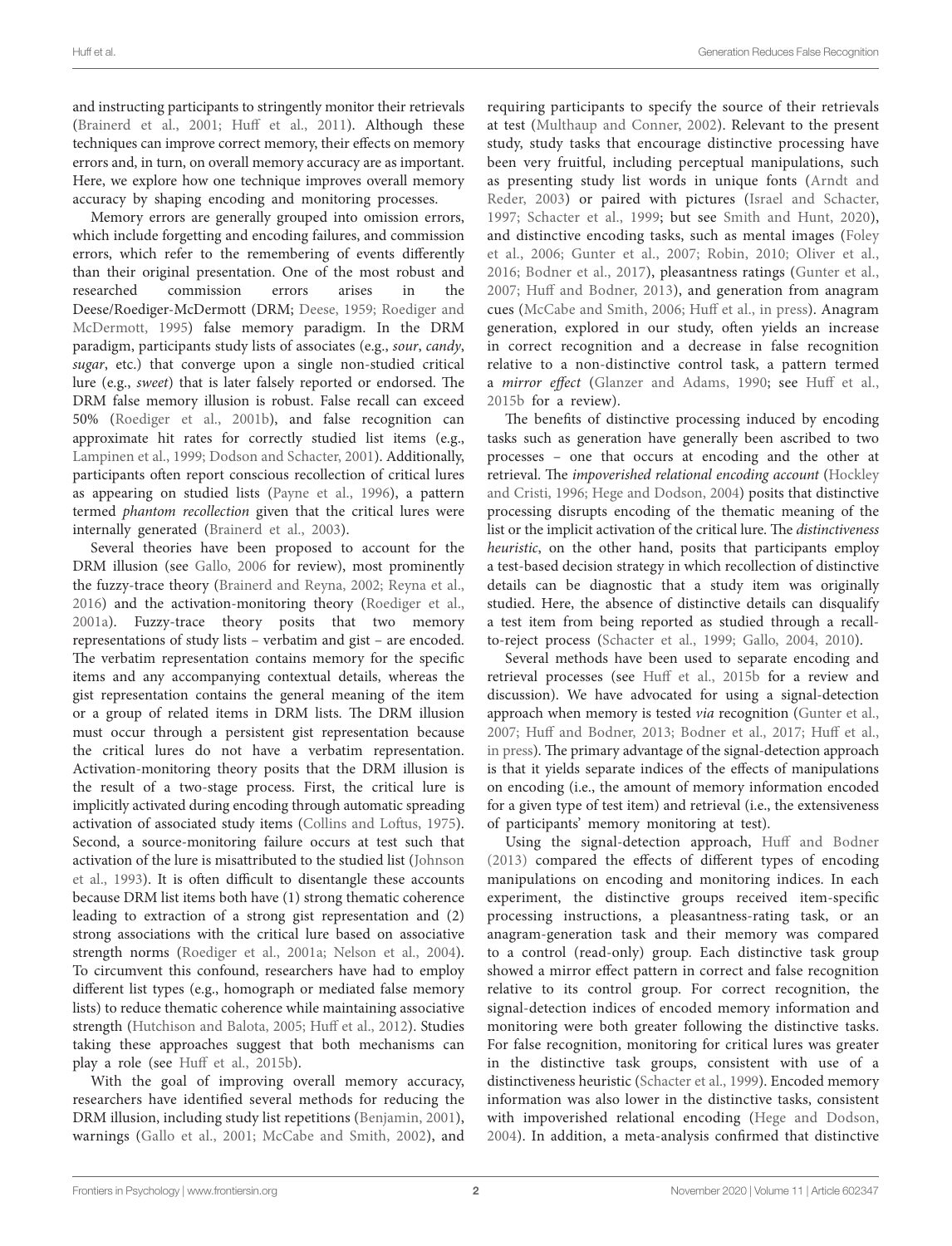tasks reduce the DRM illusion due to enhancement of both encoding and monitoring processes [\(Huff et al., 2015a\)](#page-8-29).

Although we have learned much about how distinctive tasks operate to reduce false recognition, it is unclear whether their effects on encoding and retrieval processes operate globally (i.e., reducing false recognition of all lures that are related to a studied list) or are effective only on reducing false recognition of critical lures. This issue warrants attention given that the critical lures are qualitatively different than the other DRM list items. Critical lures have a high number of semantic associates (hence, their use as DRM critical lures), and they also tend to be higher in word frequency and concreteness – characteristics that can affect recognition accuracy ([Balota and](#page-8-30)  [Neely, 1980;](#page-8-30) [Roediger et al., 2001b\)](#page-9-6). Indeed, false alarms to critical lures from non-studied lists (i.e., critical lure controls) are typically 5–7% greater than false alarms to list words from non-studied lists ([Huff et al., 2015b](#page-8-15)). The reduction in false recognition enjoyed following distinctive encoding may, therefore, be restricted to critical lures due to their unique characteristics, rather than occurring globally to different types of recognition lures.

To determine whether reductions in false recognition are specific to critical lures or operate globally, the recognition tests in our experiments included a set of related lures from the DRM lists, in addition to the standard DRM critical lures. According to the impoverished relational encoding account, distinctive processing should reduce associative/ thematic processing at study, and this reduction should affect any lure that shares a semantic association with the study list. Similarly, the distinctiveness heuristic is a global monitoring strategy and should similarly affect all test items, given that there is little evidence of within-test criterion shifts in recognition [\(Wixted and Stretch, 2000\)](#page-9-22). Thus, although critical lures possess lexical and semantic characteristics that make them unique relative to other related lures, distinctive tasks should reduce false recognition globally for all lures that are related to the study list.

A few studies have tested recognition of related lures, separate from critical lures (e.g., [Roediger and McDermott, 1995;](#page-9-5) [Miller](#page-9-23)  [and Wolford, 1999;](#page-9-23) [Miller et al., 2011;](#page-9-24) [Smith and Hunt, 2020](#page-9-18)). [Smith and Hunt \(2020](#page-9-18); Experiment 1) compared participants who viewed list items that were auditorily presented alongside a related picture to produce distinctive encoding (cf. [Israel](#page-9-16)  [and Schacter, 1997\)](#page-9-16) or who read/heard list items in isolation. After each list, participants completed a free recall test followed by a final recognition test that included both critical lures and weakly related lures (i.e., low associate DRM list items not presented in the study lists). False recognition of critical lures was lower in the distinctive picture group than the control; however, there was no difference in false recognition of weakly related lures. This pattern contrasts the notion that impoverished relational encoding and the distinctiveness operate globally, given that distinctive tasks had no effect on false recognition of weakly related lures. However, Smith and Hunt's participants completed a recall test prior to the final recognition test, which may have contaminated recognition (see [Huff et al., 2018,](#page-8-31) for review). Moreover, Smith and Hunt did not find that picture

encoding improved correct recognition, unlike for other distinctive tasks, suggesting that picture encoding may not be as effective as other distinctive tasks. In short, the lack of reduction in false recognition for weakly related lures may be due to the initial recall test and/or use of an ineffective distinctive task.

[Huff and Aschenbrenner \(2018\)](#page-8-32) studied how distinctive item-specific encoding instructions influenced correct and false recognition for categorized word lists rather than DRM lists. Their recognition task included categorically related critical lures. Distinctive instructions produced a mirror effect pattern. The signal-detection approach revealed that distinctive instructions increased memory monitoring for related lures relative to the read group, but encoded memory information was equivalent to the read group. Item-specific processing reduced false recognition of categorized lures, akin to the reduction found in studies using DRM lists. However, categorized lures differ from critical lures in that they overlap in semantic features rather than being associatively related to their study list. Thus, it remains possible that a reduction in false recognition may extend to other lure types in the DRM paradigm.

In summary, to date, there has not been a definitive answer as to whether distinctive tasks produce a global reduction in false recognition or a reduction that is specific to critical lures. Therefore, our primary goal was to examine the effects of distinctive encoding (*via* generation from anagram cues) on false recognition of both critical lures and related lures relative to a read-only control task. Previous work ([Huff and Bodner,](#page-8-22)  [2013,](#page-8-22) [2019\)](#page-8-33) has indicated that the generation of individual anagrams (e.g., *terhad* → *thread*) induces distinctive item-specific processing. We, therefore, expected that generation would produce a mirror effect by improving correct recognition of studied list items (i.e., a generation effect; [Slamecka and Graf,](#page-9-0)  [1978;](#page-9-0) [Bertsch et al., 2007](#page-8-3)) and by reducing false recognition of critical lures ([Huff et al., 2015a](#page-8-29)). The key question was whether distinctive encoding also reduces false alarms for related lures. To examine this issue, across experiments, we varied the strength of the related lures we tested. In Experiment 1, we tested one strongly related lure from each studied DRM list. In Experiment 2, we tested one weakly related lure from each studied DRM list.

The signal-detection approach was then used to determine whether the anticipated reductions in false recognition for both lure types were due to encoding and/or monitoring-processes. If distinctive encoding reduced false recognition by leading to impoverished relational encoding, our estimate of the amount of memory information encoded should be lower for both critical lures and related lures in the generation group relative to the read group. Similarly, if the distinctiveness heuristic operates globally, our estimate of memory monitoring at test should be greater for both critical lures and related lures in the generation group relative to the read group. Indeed, the latter comparisons will indicate whether monitoring focuses on critical lures or is applied similarly to all related items. The distinctiveness heuristic assumes a global monitoring process, yet to our knowledge, this assumption has not been tested by including related lures at test.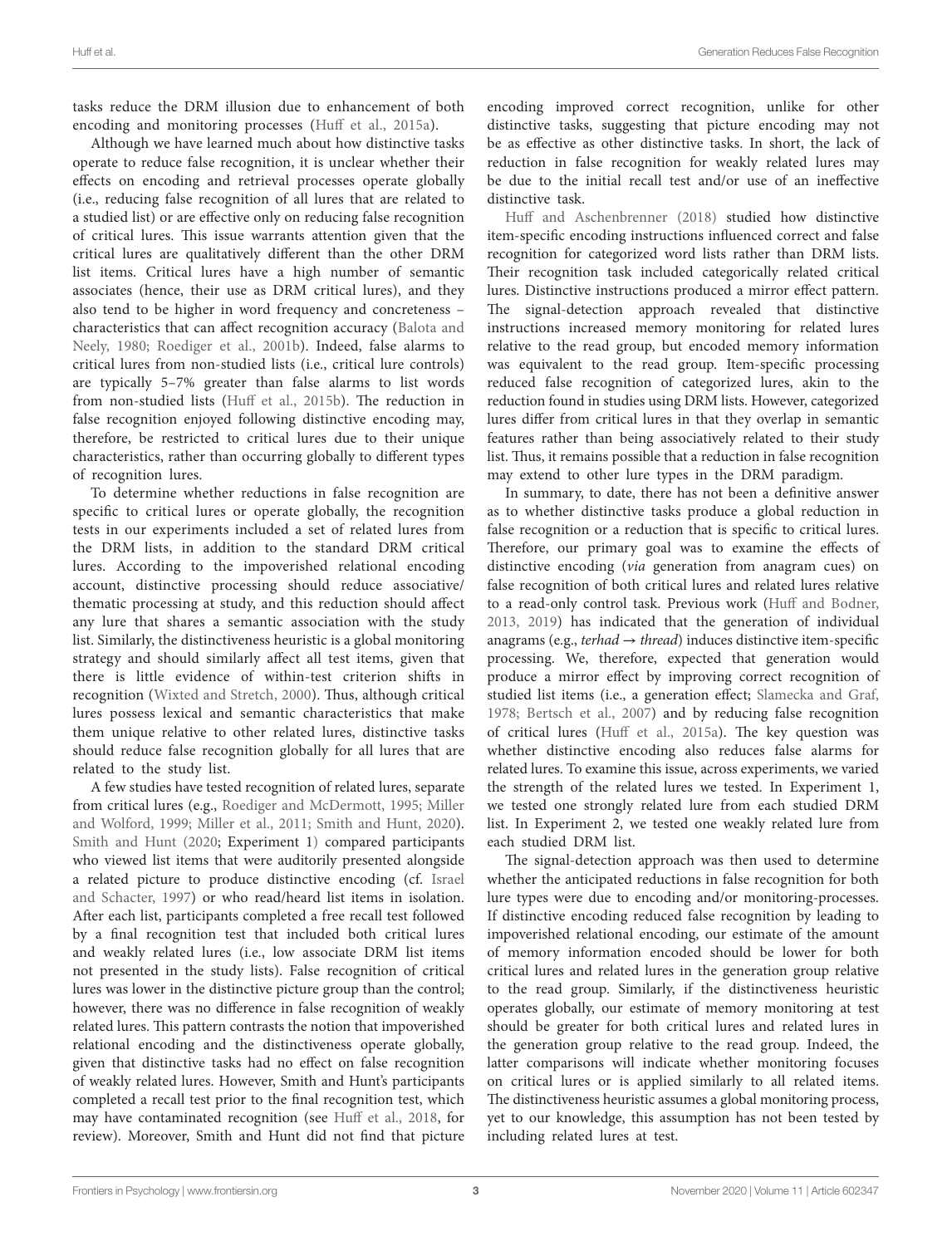# EXPERIMENT 1: STRONGLY RELATED LURES

Experiment 1 examined the effects of a distinctive anagramsolution task on correct and false recognition relative to a read-only control group. Critically, the recognition test included both DRM critical lures and strongly related lures. Based on prior findings (e.g., [Huff and Bodner, 2013](#page-8-22)), generation was expected to increase correct recognition and to reduce false recognition of critical lures. Our novel questions were (1) does generation also reduces false recognition of other theme-related lures? and (2) if so, does generation do so by decreasing global memory information for related lures and/or by increasing global monitoring at test? If distinctive generation operates globally, reduced encoding of memory information and increased monitoring at test should occur for both lure types.

# Materials and Methods

#### **Participants**

Native English-speaking undergraduates from The University of Southern Mississippi participated for course credit. They were randomly assigned to the read or generate group. Five participants were excluded due to an unusual predominance of "old" responses across item types, leaving 64 participants (32 per group) for analysis. A sensitivity analysis using GPower 3 ([Faul et al., 2007\)](#page-8-34) indicated that this sample size had sufficient power (0.80) to detect medium-to-large sized effects and greater (Cohen's  $d \geq 0.70$ ).

## **Materials**

The 20 DRM lists with the highest backward associative strength (BAS) from [Roediger et al. \(2001b\)](#page-9-6) were used. Lists were divided into two counterbalanced sets of 10 lists in which one set was studied and the other was new. The top 12 associates from each list were used. The second highest associate in each list was designated a strongly related lure and was only included in the recognition test, leaving 11 words per DRM list. Lists were organized in descending BAS (**[Table 1](#page-3-0)**; materials for our experiments are provided in our OSF project: [www.osf.io/k73r4\)](http://www.osf.io/k73r4). For the generate group, anagrams were created by swapping either the first and third or second and fourth letters (cf. [Gunter et al.,](#page-8-20)  [2007](#page-8-20); [Huff and Bodner, 2013](#page-8-22)). The eighty-item recognition test included 20 studied list items (from positions 1 and 8 in each list), 10 DRM critical lures from studied lists, 10 strongly related lures from study lists, 20 list item controls (from positions 1 and 8 in the non-studied set), 10 DRM critical lure controls, and 10 strongly related lure controls (from the non-studied set). Test items were newly randomized for each participant.

## Procedure

Participants were tested individually with an experimenter present using a computer running SuperLab software (Cedrus Corporation). They were instructed that they would study lists of items for an upcoming memory test. During the study <span id="page-3-0"></span>**TABLE 1** | Example study list items and backward associative strength (BAS) values for the critical lure "Shirt" with strongly and weakly related lures in Experiments 1 and 2.

| List item        | <b>BAS</b> |  |  |
|------------------|------------|--|--|
| <b>Blouse</b>    | 0.647      |  |  |
| Sleeves*         | 0.347      |  |  |
| Collar           | 0.342      |  |  |
| Shorts           | 0.252      |  |  |
| <b>Button</b>    | 0.240      |  |  |
| Pants            | 0.185      |  |  |
| Polo             | 0.177      |  |  |
| Jersey           | 0.174      |  |  |
| Vest             | 0.143      |  |  |
| Cuffs            | 0.143      |  |  |
| Tie <sup>^</sup> | 0.074      |  |  |
| Pocket           | 0.058      |  |  |

\* *Strongly related lure used in Experiment 1. ^ Weakly related lure used in Experiment 2.*

phase, read group participants read each word aloud and the experimenter advanced to the next word using a keyboard. Generate group participants were presented anagrams and were instructed to swap letters to generate a solution which they then read aloud (after [Huff and Bodner, 2013,](#page-8-22) Experiment 3). If participants were unable to solve the anagram after a few seconds, the experimenter provided a hint (the first letter of the solution). If participants remained unable to solve the anagram after a few more seconds, the experimenter provided the solution and asked the participant to repeat it aloud. Thus, all participants read all list words aloud. The experimenter coded each trial as "correct," "hint," or "pass."

The study phase began with an 8-item practice list; the experimenter provided feedback when necessary and answered questions about the tasks. Participants then studied the 10 DRM lists. Each list was separated by the words "next list." The self-paced recognition test followed. Participants were told that words would be presented one at a time, and for each word, they should press the "old" or "new" labeled keys to indicate that the word was studied or not studied, respectively.

# **Results**

**[Table 2](#page-4-0)** presents the mean proportion of "old" responses and mean signal-detection indices on the recognition test as a function of item type for the read and generate groups. The correct anagram completion rate ("correct" or "hint") typically exceeded 95%, so analyses were not conditionalized on correct solution at study. The mean response time for correct anagram solutions (including hints) was 7.65 s (*SD* = 3.10). All comparisons were  $p < 0.05$  unless noted otherwise. Estimates of effect size are provided for all significant comparisons using partial-eta squared  $(\eta_{\rm p}^2)$  for analyses of variance (ANOVAs) or Cohen's *d* for *t*-tests. Confidence intervals for effect size estimates (lower limit, upper limit), based on [Smithson \(2003\),](#page-9-25) were computed using the MBESS package in *R*. For signal-detection analyses, false alarm rates of 0 and hit rates of 1 were adjusted using [Macmillan and Creelman's \(1991\)](#page-9-26) 1/2*n* correction. The reliability of non-significant comparisons was further tested using a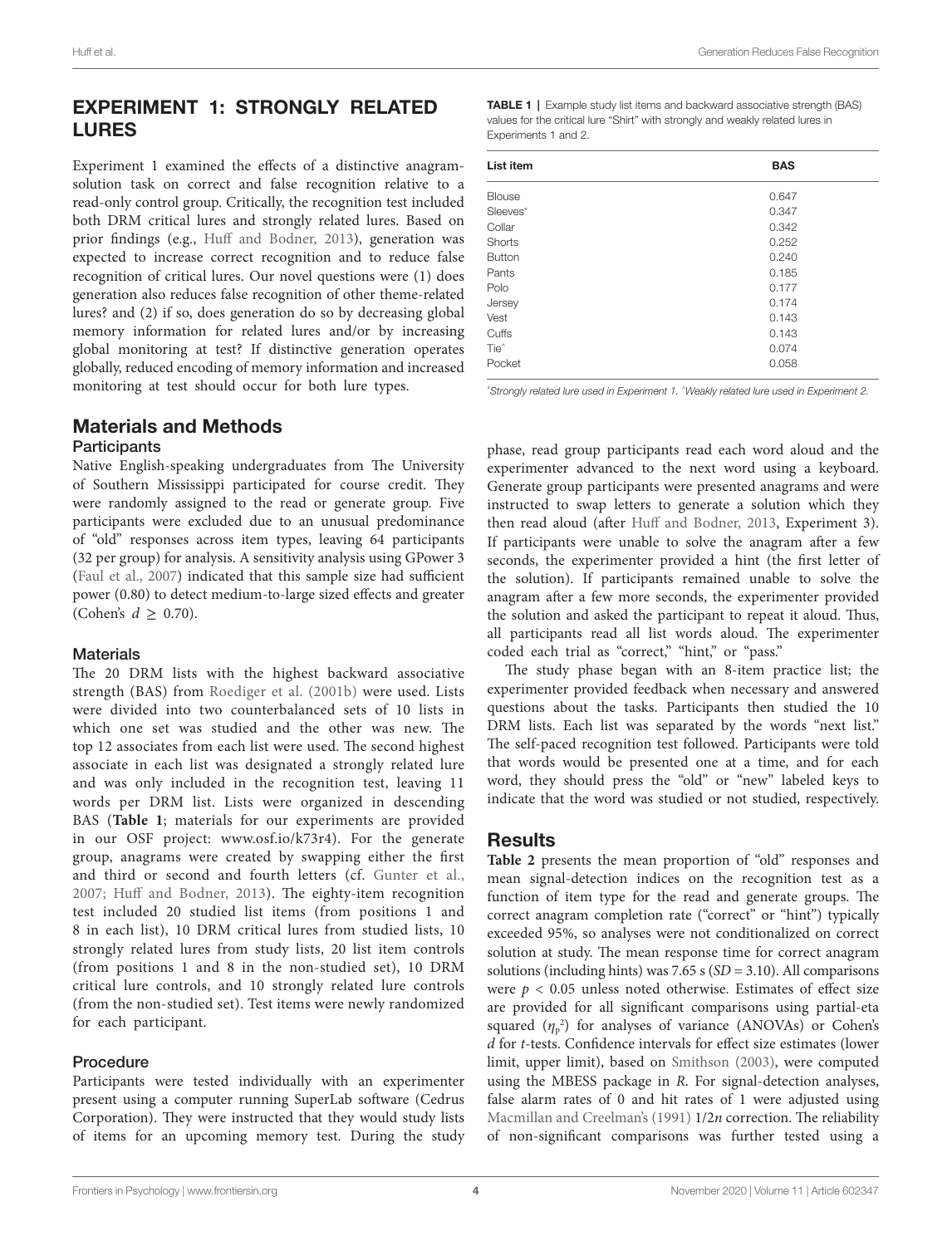| Encoding group/<br>item type/index | Experiment 1: strongly related lure |             | Experiment 2: weakly related lure |             | Pooled experiments |             |
|------------------------------------|-------------------------------------|-------------|-----------------------------------|-------------|--------------------|-------------|
|                                    | Read                                | Gen         | Read                              | Gen         | Read               | Gen         |
| N                                  | 32                                  | 32          | 34                                | 34          | 66                 | 66          |
| List items                         | 0.76(0.05)                          | 0.85(0.05)  | 0.83(0.03)                        | 0.85(0.03)  | 0.80(0.03)         | 0.85(0.03)  |
| List item controls                 | 0.15(0.04)                          | 0.10(0.03)  | 0.10(0.04)                        | 0.07(0.03)  | 0.12(0.03)         | 0.08(0.02)  |
| List items d'                      | 1.96(0.19)                          | 2.53(0.22)  | 2.41(0.20)                        | 2.68(0.19)  | 2.19(0.15)         | 2.60(0.15)  |
| List items $\lambda$               | 1.17(0.19)                          | 1.36 (0.15) | 1.39(0.17)                        | 1.57(0.14)  | 1.28(0.13)         | 1.47(0.11)  |
| <b>Critical lures</b>              | 0.58(0.05)                          | 0.46(0.09)  | 0.66(0.07)                        | 0.51(0.08)  | 0.62(0.04)         | 0.48(0.06)  |
| Critical lure controls             | 0.18(0.04)                          | 0.13(0.04)  | 0.18(0.06)                        | 0.13(0.05)  | 0.18(0.04)         | 0.13(0.03)  |
| Critical lures d'                  | 1.20(0.19)                          | 1.00(0.27)  | 1.45(0.21)                        | 1.19(0.26)  | 1.33(0.14)         | 1.10(0.19)  |
| Critical lures $\lambda$           | 0.97(0.16)                          | 1.15(0.16)  | 0.99(0.20)                        | 1.17(0.16)  | 0.98(0.13)         | 1.17(0.11)  |
| <b>Related lures</b>               | 0.27(0.05)                          | 0.16(0.05)  | 0.20(0.05)                        | 0.12(0.04)  | 0.23(0.04)         | 0.14(0.03)  |
| Related lure controls              | 0.13(0.05)                          | 0.11(0.05)  | 0.06(0.03)                        | 0.02(0.02)  | 0.09(0.03)         | 0.06(0.03)  |
| Related lures d'                   | 0.49(0.17)                          | 0.19(0.23)  | 0.48(0.19)                        | 0.38(0.14)  | 0.49(0.13)         | 0.29(0.13)  |
| Related lures $\lambda$            | 1.17(0.18)                          | 1.25 (0.17) | 1.42(0.13)                        | 1.57 (0.06) | 1.30(0.11)         | 1.41 (0.10) |

<span id="page-4-0"></span>TABLE 2 | Mean (95% CI) proportion of "Old" responses and signal-detection indices as a function of item type/index and group/list type for test lists with strongly related lures (Experiment 1), weakly related lures (Experiment 2), and means pooled across experiments.

Bayesian estimate of the strength of evidence supporting the null hypothesis [\(Wagenmakers, 2007;](#page-9-27) [Masson, 2011](#page-9-28)). This analysis compares a model that assumes a significant effect to a model assuming a null effect. This Bayesian analysis yields a probability estimate termed  $p<sub>BIC</sub>$  (Bayesian information criterion), which indicates the likelihood that the null hypothesis is supported. The  $p<sub>BIC</sub>$  analysis is highly sensitive to sample size and thus provides a way of gauging the strength of evidence for reported null effects.

## Correct Recognition

A comparison of the hit rate for studied list items across the read and generate groups showed a reliable generation effect  $(0.85 \text{ vs. } 0.76), t(62) = 2.67, \text{ SEM} = 0.03, d = 0.68 \ (0.16, 1.17).$ The same analysis was performed for list item *dʹ*, our estimate of encoded memory information ([Huff and Bodner, 2013](#page-8-22)). Here, *dʹ* values were computed by taking the difference between the *z*-score for the hit rate for list items minus the *z*-score for the false alarm rate to list item controls. This analysis indicated that the generate group had encoded more memory information about the list items than the read group  $(2.53 \text{ vs. } 1.96)$ ,  $t(62) = 3.75$ ,  $SEM = 0.15$ ,  $d = 0.95$   $(0.42, 1.45)$ . A final comparison examined lambda, an index of test-based monitoring. Lambda was computed by taking the *z*-score of 1 minus the false alarm rate for list item controls. Memory monitoring for studied words was similar across the generate and read groups (1.36 vs. 1.17), *t*(62) = 1.49, *SEM* = 0.12,  $p = 0.14$ ,  $p_{\text{BIC}} = 0.72$ .

## False Recognition

A mixed  $2 \times 2$  ANOVA compared false recognition as a function of lure type (critical vs. strongly related) and group (generate vs. read). As expected, false recognition was greater for critical lures than for strongly related lures (0.52 vs. 0.21),  $F(1, 62) = 191.09$ ,  $MSE = 0.02$ ,  $\eta_p^2 = 0.76$  (0.65, 0.81). The main effect of group indicated that our distinctive generation task reduced false recognition of related lures overall relative

to reading (0.31 vs. 0.43),  $F(1, 62) = 8.20$ ,  $MSE = 0.05$ ,  $\eta_p^2 = 0.12$ (0.02, 0.24), consistent with [Huff and Bodner \(2013\)](#page-8-22). Most importantly, the reduction in false recognition was similar for both lure types,  $F < 1$ ,  $p_{BIC} = 0.87$ .

Next, we examined the effect of generation on our signaldetection estimates of encoded memory information and memory monitoring for lures. For each type of lure, the encoded memory information *dʹ* index was computed as the difference in *z*-score for lures from the studied lists (treated as hits) vs. the corresponding lures from the non-studied lists (treated as false alarms). The  $2 \times 2$  ANOVA indicated that more memory information had been encoded for critical lures than for strongly related lures (1.10 vs. 0.34), *F*(1, 62) = 94.57, *MSE* = 0.07,  $\eta_p^2$  = 0.60 (0.47, 0.69). There was a general trend for generation to reduce the amount of memory information encoded for lures relative to reading (0.60 vs. 0.84), *F*(1, 62) = 3.17, *MSE* = 0.62,  $p = 0.08$ ,  $\eta_p^2 = 0.05$  (0.00, 0.16),  $p_{BIC} = 0.62$ , but it was not significant. The interaction was non-significant,  $F \leq 1$ ,  $p_{\text{BIC}} = 87$ . Finally, estimates of memory monitoring were also compared using the same ANOVA. Interestingly, monitoring at test was greater for strongly related than for critical lures (1.21 vs. 1.06), *F*(1, 62) = 5.15, *MSE* = 0.13,  $\eta_p^2$  = 0.08 (0.01, 0.20); we return to this result in our General Discussion section. Monitoring for lures was not significantly greater in the generate group than the read group (1.20 vs. 1.07),  $F(1, 62) = 1.60$ ,  $MSE = 0.33$ ,  $p = 0.21$ ,  $p_{BIC} = 0.78$ . The interaction was non-significant,  $F < 1$ ,  $p_{BIC} = 0.84$ .

# **Discussion**

Our distinctive encoding task – anagram generation – increased correct recognition and reduced false recognition, replicating previous research (e.g., [Huff and Bodner, 2013\)](#page-8-22). Our novel finding was that generation reduced false recognition similarly for both critical lures and strongly related lures. Turning to our signal-detection analyses, for correct recognition, generation improved encoded memory information for list items (as in [Huff and Bodner, 2013](#page-8-22)) but did not significantly increase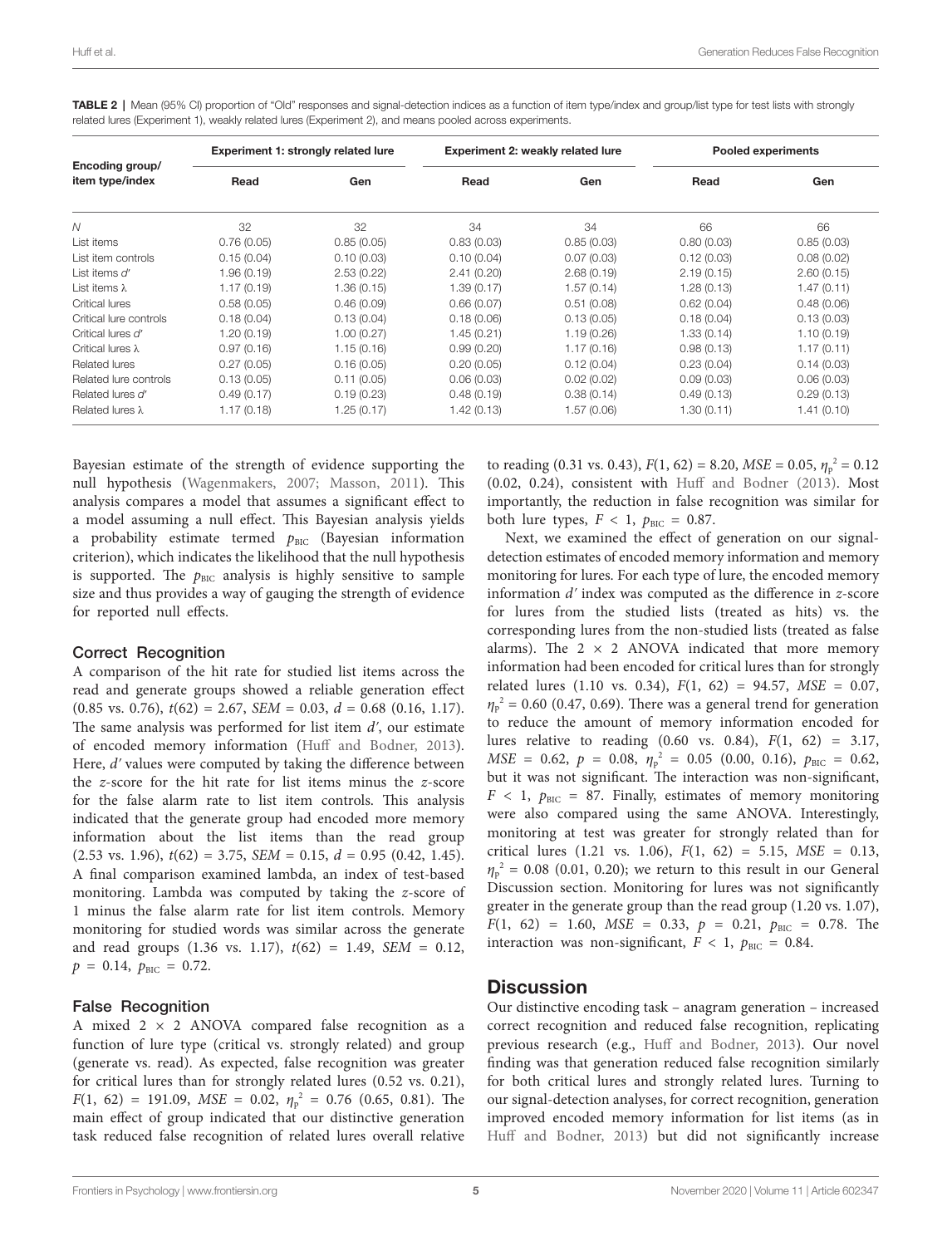memory monitoring (unlike in [Huff and Bodner, 2013](#page-8-22)). For false recognition, generation did not significantly reduce encoded memory information about lures, nor did it significantly increase memory monitoring at test (again, unlike in [Huff](#page-8-22)  [and Bodner, 2013](#page-8-22)). In sum, although generation reduced false recognition, contrary to our expectations, it did not significantly reduce the encoding of lures at study *or* increase the monitoring for lures at test.

# EXPERIMENT 2: WEAKLY RELATED LURES

Experiment 2 revisited the influences of distinctive processing on false recognition, this time using weakly related lures – the type used in studies that have assessed false recognition for related lures [\(Roediger and McDermott, 1995](#page-9-5); [Miller and](#page-9-23)  [Wolford, 1999;](#page-9-23) [Smith and Hunt, 2020](#page-9-18)). The reduced association between weakly related lures and studied lists provides a more stringent test of the generality of the global reduction in false recognition following generation and thus should help us pinpoint its locus. In particular, if the generate group engages in stricter monitoring at test, they might be able to weed out critical lures more effectively than weakly related lures. Experiment 2 also sought to clarify whether false recognition reductions due to generation are attributable to increased memory information at encoding and/or increased monitoring at test for both lure types – given that the results of Experiment 1 did not clearly adjudicate among these two loci.

# Materials and Methods

#### **Participants**

Additional participants from the Experiment 1 pool were randomly assigned to the read or generate groups. As per Experiment 1, three participants were excluded due to unusually high rates of "old" responses, leaving 68 participants (34 per group).

#### Materials and Procedure

The only changes in Experiment 2 were that (1) the strongly related lures from Experiment 1 were reinserted in their corresponding DRM list (position 2) and (2) the eleventh associate from each DRM study list was removed and this set served as the weakly related lures on the recognition test (**[Table 1](#page-3-0)**). The procedure was identical to that of Experiment 1. Correct anagram solution rates were again quite high (95% or greater), and the mean response time for correct anagram solutions (including hints) was  $6.13 \text{ s}$  (*SD* = 1.54).

# Results

## Correct Recognition

The effects of generation on correct recognition were in the expected direction for each measure but did not reach significance (cf. Experiment 1; see also [Huff et al., 2015b\)](#page-8-15). This was true for hits (0.85 vs. 0.83),  $t < 1$ ,  $p_{BIC} = 0.84$ , encoded memory information (*dʹ*; 2.68 vs. 2.41), *t*(66) = 1.89, *SEM* = 0.14,  $p = 0.06$ ,  $d = 0.47$  (-0.03, 0.94),  $p_{\text{BIC}} = 0.58$ , and memory monitoring (lambda; 1.57 vs. 1.39), *t*(66) = 1.65, *SEM* = 0.11,  $p = 0.10, d = 0.41$  (−0.08, 0.88),  $p_{\text{BIC}} = 0.68$ .

#### False Recognition

False recognition was greater for critical lures than weakly related lures (0.58 vs. 0.16), *F*(1, 66) = 220.99, *MSE* = 0.03,  $\eta_p^2$  = 0.77 (0.68, 0.82). More importantly, false recognition was lower in the generate group than in the read group (0.32 vs. 0.43),  $F(1, 66) = 10.39$ ,  $MSE = 0.04$ ,  $\eta_p^2 = 0.14$ (0.03, 0.26). But most importantly, as in Experiment 1, the generation effect on false recognition was consistent across lure types, as indicated by a non-significant interaction,  $F(1, 66) = 1.80$ , *MSE* = 0.03,  $p = 0.18$ ,  $p_{BIC} = 0.77$ .

Turning to our signal-detection measures, more memory information was encoded for critical lures than weakly related lures (1.32 vs. 0.43),  $F(1, 66) = 78.59$ ,  $MSE = 0.34$ ,  $\eta_p^2 = 0.54$ (0.40, 0.64), as expected. As in Experiment 1, there was a non-significant trend for generation to reduce the amount of memory information encoded for lures relative to reading (0.79 vs. 0.97),  $F(1, 66) = 2.74$ ,  $MSE = 0.40$ ,  $p = 0.10$ ,  $\eta_p^2 = 0.04$ (0.00, 0.14),  $p_{BIC} = 0.67$ . The interaction with lure type was again non-significant,  $F < 1$ ,  $p_{BIC} = 0.86$ . Memory monitoring at test was higher for weakly related lures than critical lures  $(1.49 \text{ vs. } 1.08), F(1, 66) = 45.22, MSE = 0.13, \eta_p^2 = 0.41 (0.25,$ 0.52), as was true for strongly related lures in Experiment 1. Overall monitoring was only marginally greater in the generate than read group  $(1.37 \text{ vs. } 1.21)$ ,  $F(1, 66) = 3.58$ ,  $MSE = 0.26$ ,  $p = 0.06, \eta_{p}^{2} = 0.05$  (0.00, 0.16),  $p_{BIC} = 0.60$ . The interaction was again non-significant,  $F < 1$ ,  $p_{\text{BIC}} = 0.89$ .

# Pooled Analysis of Experiments 1 and 2

In general, the patterns in Experiments 1 and 2 were highly similar, but several of the effects of generation were marginal or non-significant (and were also associated with lower  $p_{\text{BIC}}$ ) values). Therefore, we pooled our experiments to enable more powerful tests of the effects of generation, particularly on encoded memory information and memory monitoring at test. This pooling provided sufficient power to detect medium-sized effects and larger (Cohen's  $d \ge 0.45$ ; Faul et al., 2007).<sup>[1](#page-5-0)</sup>

## Correct Recognition

The pooled analysis aligned with the significant generation effects in Experiment 1. Generation increased hits relative to reading (0.85 vs. 0.80),  $t(130) = 2.63$ , *SEM* = 0.02,  $d = 0.46$ (0.11, 0.80), and this generation effect was due to both increased encoding of memory information for list items at study

<span id="page-5-0"></span><sup>1</sup> Experiment, when included as a factor, interacted with related lure type on false recognition,  $F(1, 128) = 8.74$ ,  $MSE = 0.13$ ,  $\eta_p^2 = 0.06$  (0.01, 0.14), due to greater false recognition for strongly than weakly related lures (0.21 vs. 0.16),  $t(130) = 2.05$ ,  $SEM = 0.03$ ,  $d = 0.36$  (0.01, 0.70), and also interacted in memory monitoring,  $F(1, 128) = 10.38$ ,  $MSE = 0.02$ ,  $\eta_p^2 = 0.06$  (0.02, 0.16), due to greater monitoring for list items in weakly than strongly related lure lists (1.48 vs. 1.26), *t*(130) = 3.98, *SEM* = 0.07, *d* = 0.70 (0.09, 0.79). The other main effects and interactions were not reliable, *F*s < 2.80, *p*s > 0.10,  $p_{\text{BICs}} > 0.73$ . These expected interactions validate our lure strength manipulation. For brevity, pooled analyses excluded the Experiment factor.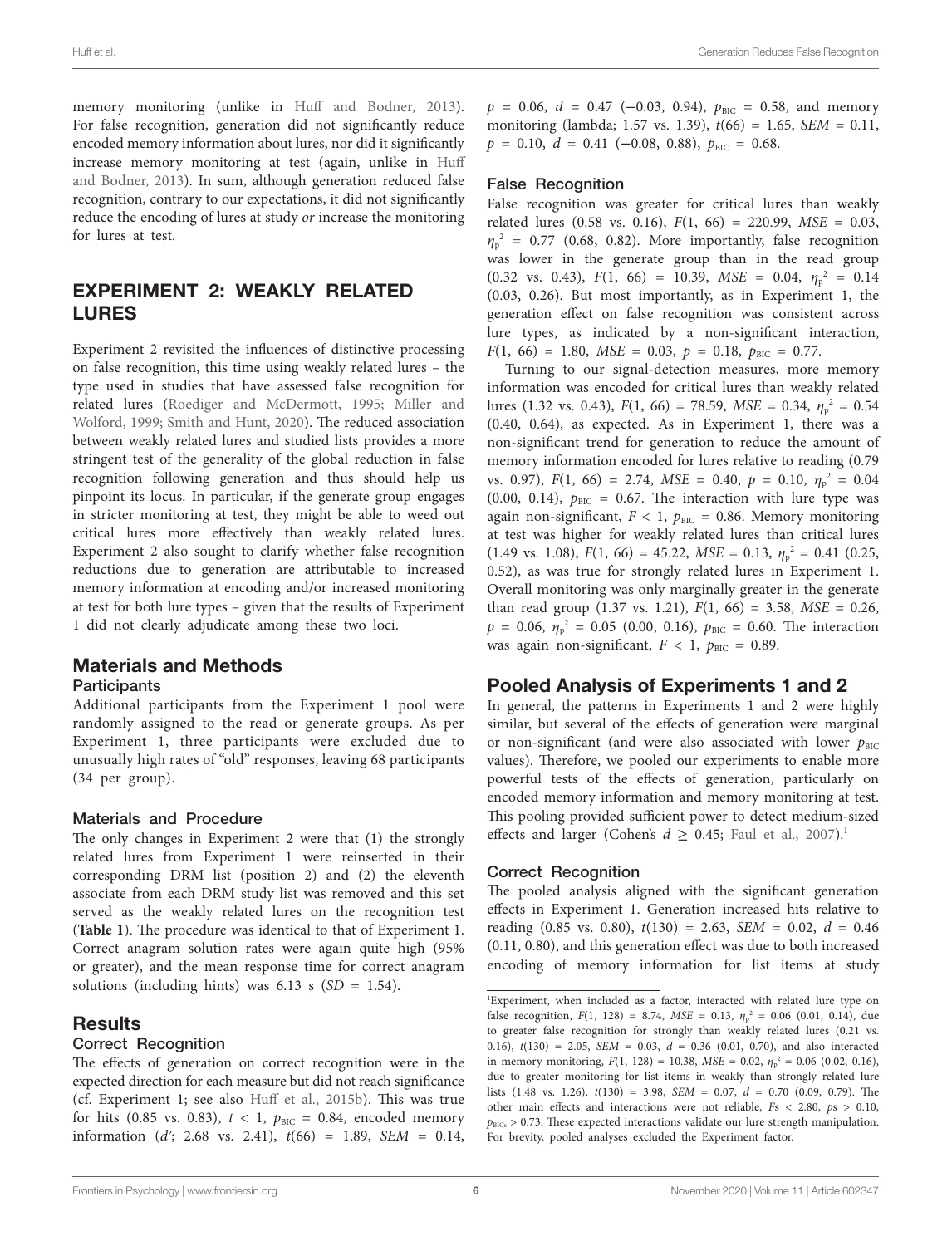$(2.60 \text{ vs. } 2.19)$ ,  $t(130) = 3.86$ , *SEM* = 0.11,  $d = 0.68$  (0.32, 1.02), and increased memory monitoring for list items at test  $(1.47 \text{ vs. } 1.28), t(130) = 2.18, SEM = 0.08, d = 0.38 (0.03, 0.72).$ 

#### False Recognition

False recognition (averaged across critical lures and related lures) was lower in the generate group than in the read group  $(0.48 \text{ vs. } 0.62), F(1, 130) = 18.67, MSE = 0.05, \eta_p^2 = 0.13$ (0.13, 0.22). This reduction was equivalent for the two lure types,  $F(1, 130) = 1.88$ ,  $MSE = 0.02$ ,  $p = 0.17$ ,  $p_{BIC} = 0.81$ for the interaction. These patterns replicated the individual experiments but are reported here for completeness.

The pooled analysis yielded much clearer results regarding the effects of generation on the signal-detection measures of false recognition. Across lure types, generation significantly reduced encoded memory information relative to reading  $(0.69 \text{ vs. } 0.91)$ ,  $F(1, 130) = 5.83$ ,  $MSE = 0.51$ ,  $\eta_p^2 = 0.04$ (0.00, 0.11), and this reduction was similar for critical lures and related lures,  $F < 1$ ,  $p_{\text{BIC}} = 0.92$  for the interaction. Memory monitoring was also significantly greater in the generate group than in the read group  $(1.29 \text{ vs. } 1.14)$ ,  $F(1, 130) = 4.76$ , *MSE* = 0.30,  $\eta_p^2$  = 0.04 (0.00, 0.10), and this increase in monitoring was again similar for critical and related lures,  $F < 1$ ,  $p_{BIC} = 0.89$  for the interaction.

# **Discussion**

In Experiment 2, generation did not significantly improve correct recognition over reading, unlike Experiment 1 (and unlike in [Huff and Bodner, 2013](#page-8-22)). This is not unprecedented: The generation effect is typically small in between-group designs ([Bertsch et al.,](#page-8-3)  [2007](#page-8-3)), and we recently reported a null effect of the same generation task in free recall ([Huff and Bodner, 2019](#page-8-33)). However, generation successfully reduced false recognition of both critical lures and weakly related lures. Here, our signal-detection indices of memory information and memory monitoring showed only marginal effects of generation. Given the similarities in design and logic of Experiments 1 and 2, we, therefore, conducted a pooled analysis. The basic recognition analyses showed that distinctive processing in the generate group led to increased correct recognition and reduced false recognition, and critically, the latter reduction was similar for critical and related lure types. Our signal-detection analyses further clarified that for correct recognition, generation increased memory information encoded for list items and increased test-based memory monitoring. For false recognition, generation decreased encoded memory information for lures and increased memory monitoring. Most importantly, all of these effects were invariant across lure types. Collectively, these patterns are consistent with [Huff and Bodner](#page-8-22)  [\(2013\)](#page-8-22) and reveal that distinctive encoding reduces false recognition by (1) globally reducing encoding of related lures at study and (2) globally increasing monitoring for related lures at test.

# GENERAL DISCUSSION

The goal of this research was to help pinpoint how distinctive encoding tasks influence encoding and monitoring processes in the DRM false memory paradigm. Overall, relative to a read-only control, an item-specific anagram generation task improved correct recognition and reduced false recognition. Critically, the reduction in false recognition for critical lures extended to both strongly related (Experiment 1) and weakly related (Experiment 2) lures. Our signal-detection analyses evaluated the effect of generation on separate estimates of encoding- and test-based processes. Across experiments, generation increased the amount of encoded memory information for studied list items and decreased the amount of associative/ relational memory information encoded for lures relative to the read group, a pattern consistent with an impoverished relational encoding account [\(Hege and Dodson, 2004\)](#page-8-26). Generation also increased the amount of memory monitoring at test for all test items including related lures, suggesting that participants are monitoring test items more stringently, a pattern consistent with a distinctiveness heuristic account ([Schacter et al., 1999](#page-9-17)). Thus, impoverished relational encoding and use of a distinctiveness heuristic contribute to the reduction of false recognition collectively, and furthermore, we have learned that both processes operate globally rather than targeting encoding or monitoring specifically for critical lures – items that differ qualitatively from other related lures.

The effects of distinctive tasks on encoding and monitoring patterns reported in these previous studies ([Huff and Bodner,](#page-8-22)  [2013;](#page-8-22) [Huff et al., 2015b\)](#page-8-15) were based solely on false recognition of critical lures, leaving it unclear whether these processes operate globally. The lack of lure-type interactions in the present study indicate that distinctive processing operates broadly and have similar effects on strongly and weakly related lures. Indeed, this global pattern on recognition is consistent with other evidence indicating that participants adopt a consistent response criterion on a recognition test ([Wickens and Hirshman, 2000;](#page-9-29) [Wixted and Stretch, 2000;](#page-9-22) [Gallo et al., 2001\)](#page-8-17).

Although generation generally produced similar effects on false recognition of both lure types, we obtained an interesting difference between lure types in our monitoring estimate. Specifically, monitoring was lower for critical lures than for either strongly or weakly related lures. These monitoring differences could reflect inherent differences between critical lures and other list items (and thus than our related lures) in terms of their frequency or concreteness. Indeed, critical lures from non-studied lists yield a higher false alarm rate than list words from non-studied lists ([Roediger and McDermott,](#page-9-5)  [1995;](#page-9-5) Fenn et al., 2009). Given that the baseline false alarm rate to controls is used to compute monitoring estimates, monitoring estimates would, therefore, be lower for critical lures than related lures.

Alternatively, test-based semantic priming might contribute to the greater false alarm rate to critical lure controls than to related lure controls. On the recognition test, participants received three types of control items, the critical lure control, the related lure control, and list item controls from non-studied lists. Because the order of test items was random, list item controls preceded the critical lure controls for some lists and participants; this may have increased the familiarity of the critical lure controls and thus may have contributed to false alarms.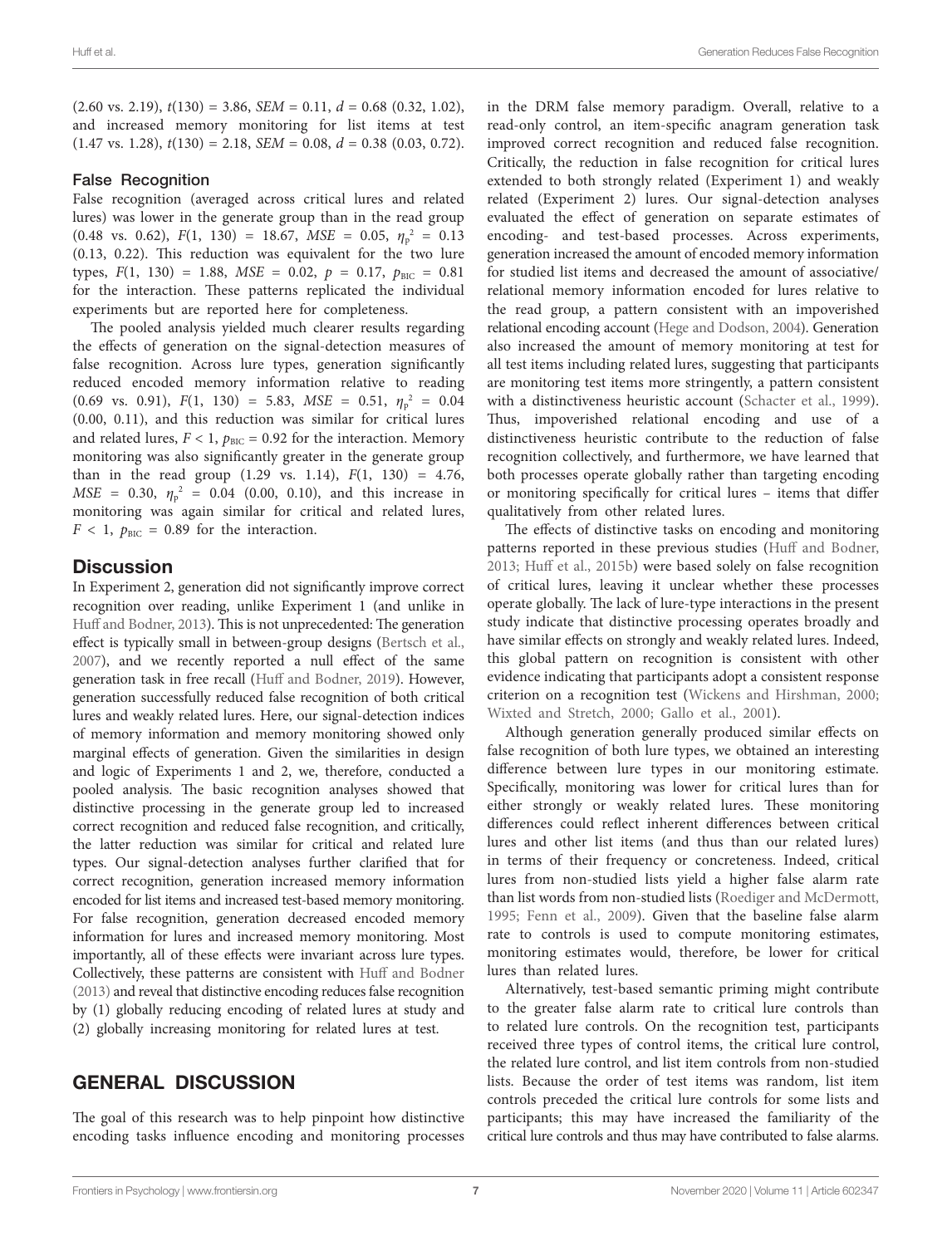Indeed, this *test-induced priming* has been reported on recognition tests when related test items precede lures ([Marsh](#page-9-30)  [et al., 2004;](#page-9-30) [Coane and McBride, 2006](#page-8-36)). False alarms would likely be greater for critical than related controls due the stronger associative strength between list items and critical lures, yielding a reduced monitoring estimate for critical lures. Consistent with both possibilities, false alarms were higher for critical lure controls than for related lure controls across experiments, 0.16 vs. 0.08,  $t(130) = 6.06$ , *SEM* = 0.01,  $d = 0.57$ (0.32, 0.82), resulting in lower monitoring estimates for critical lures. Importantly, however, lexical/semantic item differences and test-induced priming likely would be similar for generate and read groups. Thus, it is unlikely that these item differences contributed to the monitoring differences between our generate and read groups.

Our study also provides clarity regarding the effects of distinctive processing on related lures. As reviewed above, [Smith](#page-9-18)  [and Hunt \(2020\)](#page-9-18) included related lures in a recognition test following either a distinctive picture encoding task or an auditory control task. Their study did not find an effect of distinctive study on recognition of related lures. However, a free-recall test was completed prior to the recognition test. Initial recall testing has been found to encourage organizational/ relational processing that mitigates the effects of distinctive item-specific processing on a subsequent recognition test ([Burns,](#page-8-37)  [1993;](#page-8-37) [Zaromb and Roediger, 2010\)](#page-9-31). Our findings are more consistent with those of [Huff and Aschenbrenner \(2018\)](#page-8-32), who found a false recognition reduction for categorically related lures, indicating that distinctive encoding tasks can be effective with other types of related lures.

One limitation of our design warrants mention. Across experiments, we swapped out whether a strong or weak list word was present in the study list or served as the related lure. As a result, the study lists in Experiment 2 might have been more potent for producing false recognition than those in Experiment 1, due to greater backward associative strength (*BAS*; e.g., [Roediger et al., 2001b](#page-9-6)). Despite the slight difference in study list composition, across Experiments 1 and 2, neither the mean BAS of the study lists (0.19 vs. 0.23) nor false recognition of critical lures (0.52 vs. 0.58) differed significantly,  $t(38) = 1.40$ , *SEM* = 0.02,  $p = 0.17$ ,  $p_{BIC} = 0.70$ , and  $t(130) = 1.61$ , *SEM* = 0.04,  $p = 0.11$ ,  $p_{BIC} = 0.76$ , respectively. Thus, differences in list composition did not reliably affect BAS or subsequent false recognition.

Although signal-detection measures can provide insightful estimates regarding encoding and monitoring, they are not without shortcomings. For one, the measures are only quantitative in nature and can only indicate the relative increase or decrease in encoding and monitoring relative to a read-only control. Discriminability is taken as a metric of the amount of encoded memory information and lambda is as a metric of monitoring, but these indices do not specify how participants implement these processes. For instance, encoded memory information could reflect the amount of gist-based information extracted from the study list [\(Brainerd and Reyna, 2002\)](#page-8-12) or the strength of the associative network created at study ([Roediger et al.,](#page-9-10)  [2001a\)](#page-9-10). Likewise, increased monitoring could reflect enhanced monitoring for the distinctive features presented at study, consistent with diagnostic monitoring [\(Gallo, 2004\)](#page-8-27) and recollection-rejection processes [\(Brainerd et al., 2001](#page-8-6)). Accumulating evidence indicates that participants are able to attribute critical lures to particular tasks (e.g., [Hicks and](#page-8-38)  [Hancock, 2002](#page-8-38); [Bodner et al., 2017\)](#page-8-21), indicating that they are monitoring for distinctive details at test, however, additional research is needed to explore how qualitative memory processes map onto these signal-detection indices. Second, both encoding and monitoring are offline estimates computed from hit and false alarm rates. [Huff and Aschenbrenner \(2018\)](#page-8-32) addressed this limitation by fitting the drift diffusion accumulation model [\(Ratcliff, 1978\)](#page-9-32) which uses both recognition test responses and response latencies to estimate two latent parameters: drift rate (the rate with which evidence accumulates to make a recognition decision) and boundary separation (the amount of memory evidence needed to make a response). These parameters were used to estimate encoded memory information and monitoring, respectively. When compared to signal-detection indices, the effects of distinctive encoding on drift rate and boundary separation were found to parallel the effects on discriminability and lambda, providing convergent validity that signal-detection indices, at least, partially capture online memory processes.

Finally, distinctive encoding tasks are not likely to be pure with respect to their allowance for item-specific vs. relational processing ([Jacoby, 1991](#page-9-33)). Even though our generation task focused participants on individual anagrams, false recognition of DRM critical lures in the generation groups remained robust in both experiments, indicating that some associative or relational processing of study items persists [\(Huff et al., 2015b](#page-8-15)). Although false recognition was lower for related lures than for critical lures, our generation task was unable to eliminate false recognition even for weaker related lures. This observation affirms the dogged nature of associative false recognition: It can be reduced, but it cannot readily be eliminated [\(Schacter et al., 1999;](#page-9-17) [Benjamin, 2001](#page-8-16); [McCabe and Smith, 2002\)](#page-9-14).

# Conclusion

Given the interest in techniques for reducing false memory in both basic and applied areas, it is important to assess the collective contributions of encoding and retrieval processes to these reductions as well as to potential increases in correct memory. Using the DRM paradigm, our research establishes that distinctive encoding using a generation task can increase correct recognition while simultaneously reducing false recognition of critical lures and other related lures. We found that encoding and monitoring processes appear to operate similarly on both lure types, suggesting that distinctive tasks work to globally disrupt relational encoding while also globally increasing test-based monitoring.

# DATA AVAILABILITY STATEMENT

The raw data supporting the conclusions of this article will be made available by the authors, without undue reservation.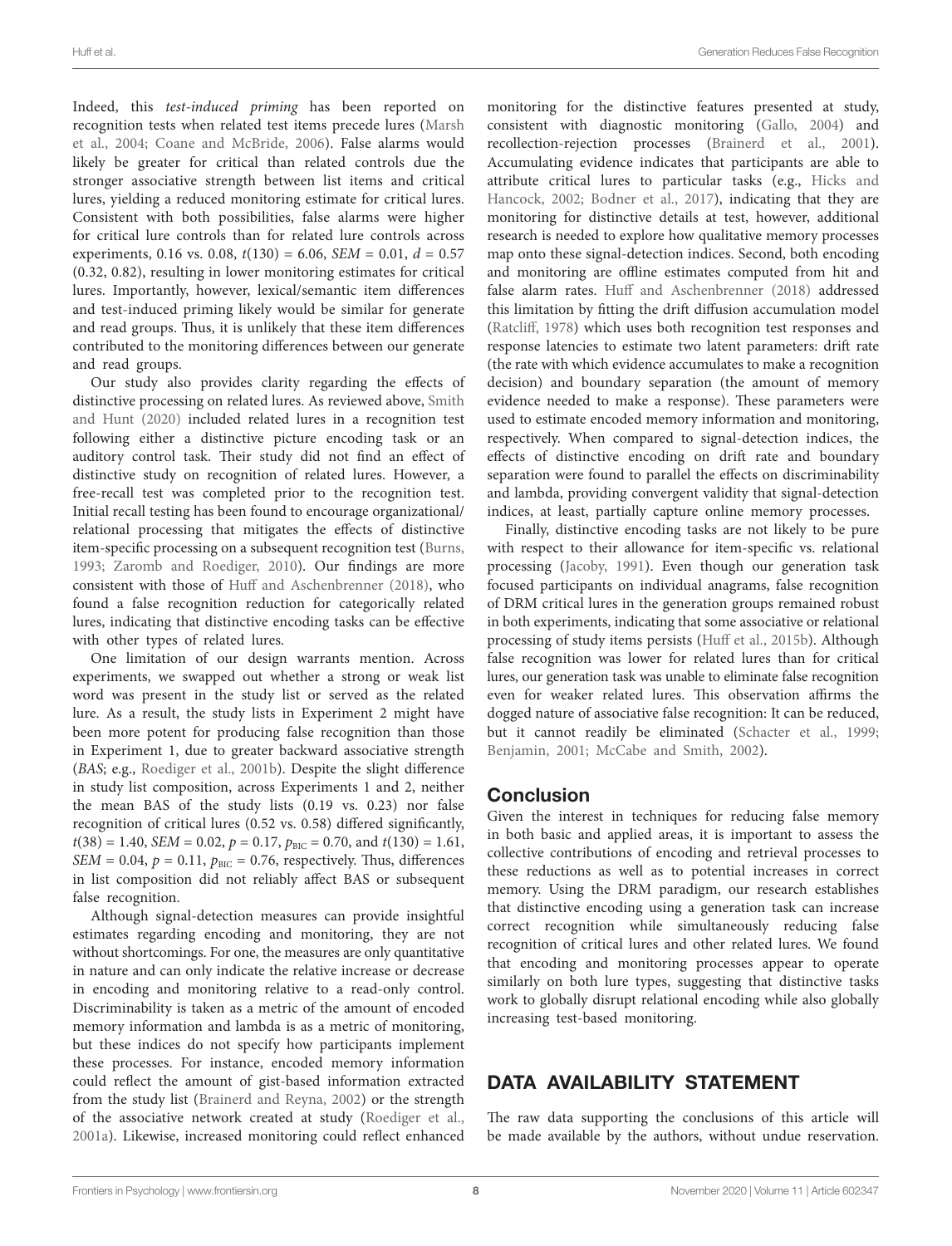# ETHICS STATEMENT

The studies involving human participants were reviewed and approved by The University of Southern Mississippi Institutional Review Board (Protocol #16091503). The patients/participants provided their written informed consent to participate in this study.

# **REFERENCES**

- <span id="page-8-18"></span>Arndt, J., and Reder, L. M. (2003). The effect of distinctive visual information on false recognition. *J. Mem. Lang.* 48, 1–15. doi: [10.1016/S0749-596X\(02\)](https://doi.org/10.1016/S0749-596X(02)00518-1) [00518-1](https://doi.org/10.1016/S0749-596X(02)00518-1)
- <span id="page-8-30"></span>Balota, D. A., and Neely, J. H. (1980). Test-expectancy and word frequency effects in recall and recognition. *J. Exp. Psychol. Hum. Learn. Mem.* 6, 576–587. doi: [10.1037/0278-7393.6.5.576](https://doi.org/10.1037/0278-7393.6.5.576)
- <span id="page-8-16"></span>Benjamin, A. S. (2001). On the dual effects of repetition on false recognition. *J. Exp. Psychol. Learn. Mem. Cogn.* 27, 941–947. doi: [10.1037/0278-7393.27.4.941](https://doi.org/10.1037/0278-7393.27.4.941)
- <span id="page-8-3"></span>Bertsch, S., Pesta, B. J., Wiscott, R., and McDaniel, M. A. (2007). The generation effect: a meta-analytic review. *Mem. Cogn.* 35, 201–210. doi: [10.3758/BF03193441](https://doi.org/10.3758/BF03193441)
- <span id="page-8-5"></span>Blaxton, T. A. (1989). Investigating dissociations among memory measures: support for a transfer-appropriate processing framework. *J. Exp. Psychol. Learn. Mem. Cogn.* 15, 657–668. doi: [10.1037/0278-7393.15.4.657](https://doi.org/10.1037/0278-7393.15.4.657)
- <span id="page-8-21"></span>Bodner, G. E., Huff, M. J., Lamontagne, R. W., and Azad, T. (2017). Getting at the source of distinctive encoding effects in the DRM paradigm: evidence from signal-detection measures and source judgments. *Memory* 25, 647–655. doi: [10.1080/09658211.2016.1205094](https://doi.org/10.1080/09658211.2016.1205094)
- <span id="page-8-10"></span>Brainerd, C. J., Payne, D. G., Wright, R., and Reyna, V. F. (2003). Phantom recall. *J. Mem. Lang.* 48, 445–467. doi: [10.1016/S0749-596X\(02\)00501-6](https://doi.org/10.1016/S0749-596X(02)00501-6)
- <span id="page-8-12"></span>Brainerd, C. J., and Reyna, V. F. (2002). Fuzzy-trace theory and false memory. *Curr. Dir. Psychol. Sci.* 11, 164–169. doi: [10.1111/1467-8721.00192](https://doi.org/10.1111/1467-8721.00192)
- <span id="page-8-6"></span>Brainerd, C. J., Wright, R., Reyna, V. F., and Mojardin, A. H. (2001). Conjoint recognition and phantom recollection. *J. Exp. Psychol. Learn. Mem. Cogn.* 27, 307–327. doi: [10.1037/0278-7393.27.2.307](https://doi.org/10.1037/0278-7393.27.2.307)
- <span id="page-8-37"></span>Burns, D. J. (1993). Item gains and losses during hypermnesic recall: implications for item-specific-relational information distinction. *J. Exp. Psychol. Learn. Mem. Cogn.* 19, 163–173. doi: [10.1037/0278-7393.19.1.163](https://doi.org/10.1037/0278-7393.19.1.163)
- <span id="page-8-36"></span>Coane, J. H., and McBride, D. M. (2006). The role of test structure in creating false memories. *Mem. Cogn.* 34, 1026–1036. doi: [10.3758/BF03193249](https://doi.org/10.3758/BF03193249)
- <span id="page-8-13"></span>Collins, A. M., and Loftus, E. F. (1975). A spreading-activation theory of semantic processing. *Psychol. Rev.* 82, 407–428. doi: [10.1037/0033-295X.82.6.407](https://doi.org/10.1037/0033-295X.82.6.407)
- <span id="page-8-4"></span>Conway, M. A., and Gathercole, S. E. (1987). Modality and long-term memory. *J. Mem. Lang.* 26, 341–361. doi: [10.1016/0749-596X\(87\)90118-5](https://doi.org/10.1016/0749-596X(87)90118-5)
- <span id="page-8-1"></span>Craik, F. I. M. (2002). Levels of processing: past, present… and future? *Memory* 10, 305–318. doi: [10.1080/09658210244000135](https://doi.org/10.1080/09658210244000135)
- <span id="page-8-0"></span>Craik, F. I. M., and Lockhart, R. S. (1972). Levels of processing: a framework for memory research. *J. Verbal Learn. Verbal Behav.* 11, 671–684. doi: [10.1016/](https://doi.org/10.1016/S0022-5371(72)80001-X) [S0022-5371\(72\)80001-X](https://doi.org/10.1016/S0022-5371(72)80001-X)
- <span id="page-8-8"></span>Deese, J. (1959). On the prediction of occurrence of particular verbal intrusions in immediate recall. *J. Exp. Psychol.* 58, 17–22. doi: [10.1037/h0046671](https://doi.org/10.1037/h0046671)
- <span id="page-8-9"></span>Dodson, C. S., and Schacter, D. L. (2001). "If I had said it I would have remembered it": reducing false memories with a distinctiveness heuristic. *Psychon. Bull. Rev.* 8, 155–161. doi: [10.3758/BF03196152](https://doi.org/10.3758/BF03196152)
- <span id="page-8-34"></span>Faul, F., Erdfelder, E., Lang, A. -G., and Buchner, A. (2007). GPower 3: a flexible statistical power analysis program for the social, behavioral, and biomedical sciences. *Behav. Res. Methods* 39, 175–191. doi: [10.3758/BF03193146](https://doi.org/10.3758/BF03193146)
- <span id="page-8-35"></span>Fenn, K. M., Gallo, D. A., Margoliash, D., Roediger, H. L. 3rd, and Nusbaum, H. C. (2009). Reduced false memory after sleep. *Learn. Mem.* 16, 509–513. doi: [10.1101/lm.1500808](https://doi.org/10.1101/lm.1500808)
- <span id="page-8-19"></span>Foley, M. A., Wozniak, K. H., and Gillum, A. (2006). Imagination and false memory inductions: investigating the role of process, content and source of imaginations. *Appl. Cogn. Psychol.* 20, 1119–1141. doi: [10.1002/acp.1265](https://doi.org/10.1002/acp.1265)
- <span id="page-8-27"></span>Gallo, D. A. (2004). Using recall to reduce false recognition: diagnostic and disqualifying monitoring. *J. Exp. Psychol. Learn. Mem. Cogn.* 30, 120–128. doi: [10.1037/0278-7393.30.1.120](https://doi.org/10.1037/0278-7393.30.1.120)

# AUTHOR CONTRIBUTIONS

Conceptualization of the research study was conducted by MH and GB. Data collection and analyses were conducted by MH and MG. Initial writing was completed by MH. All authors contributed to the article and approved the submitted version.

- <span id="page-8-11"></span>Gallo, D. A. (2006). *Associative illusions of memory: False memory research in DRM and related tasks*. New York, NY: Psychology Press.
- <span id="page-8-28"></span>Gallo, D. A. (2010). False memories and fantastic beliefs: 15 years of the DRM illusion. *Mem. Cogn.* 38, 833–848. doi: [10.3758/MC.38.7.833](https://doi.org/10.3758/MC.38.7.833)
- <span id="page-8-17"></span>Gallo, D. A., Roediger, H. L. 3rd, and McDermott, K. B. (2001). Associative false recognition occurs without strategic criterion shifts. *Psychon. Bull. Rev.* 8, 579–589. doi: [10.3758/BF03196194](https://doi.org/10.3758/BF03196194)
- <span id="page-8-24"></span>Glanzer, M., and Adams, J. K. (1990). The mirror effect in recognition memory: data and theory. *J. Exp. Psychol. Learn. Mem. Cogn.* 16, 5–16. doi: [10.1037/0278-7393.16.1.5](https://doi.org/10.1037/0278-7393.16.1.5)
- <span id="page-8-20"></span>Gunter, R. W., Bodner, G. E., and Azad, T. (2007). Generation and mnemonic encoding induce a mirror effect in the DRM paradigm. *Mem. Cogn.* 35, 1083–1092. doi: [10.3758/BF03193480](https://doi.org/10.3758/BF03193480)
- <span id="page-8-26"></span>Hege, A. C. G., and Dodson, C. S. (2004). Why distinctive information reduces false memories: evidence for both impoverished relational encoding and distinctiveness heuristic accounts. *J. Exp. Psychol. Learn. Mem. Cogn.* 30, 787–795. doi: [10.1037/0278-7393.30.4.787](https://doi.org/10.1037/0278-7393.30.4.787)
- <span id="page-8-38"></span>Hicks, J. L., and Hancock, T. W. (2002). Backward associative strength determines source attributions given to false memories. *Psychon. Bull. Rev.* 9, 801–815. doi: [10.3758/BF03196339](https://doi.org/10.3758/BF03196339)
- <span id="page-8-25"></span>Hockley, W. E., and Cristi, C. (1996). Tests of encoding tradeoffs between item and associative information. *Mem. Cogn.* 24, 202–216. doi: [10.3758/](https://doi.org/10.3758/BF03200881) [BF03200881](https://doi.org/10.3758/BF03200881)
- <span id="page-8-32"></span>Huff, M. J., and Aschenbrenner, A. J. (2018). Item-specific processing reduces false recognition in older and younger adults: separating encoding and retrieval using signal-detection and the diffusion model. *Mem. Cogn.* 46, 1287–1301. doi: [10.3758/s13421-018-0837-1](https://doi.org/10.3758/s13421-018-0837-1)
- <span id="page-8-22"></span>Huff, M. J., and Bodner, G. E. (2013). When does memory monitoring succeed versus fail? Comparing item-specific and relational encoding in the DRM paradigm. *J. Exp. Psychol. Learn. Mem. Cogn.* 39, 1246–1256. doi: [10.1037/](https://doi.org/10.1037/a0031338) [a0031338](https://doi.org/10.1037/a0031338)
- <span id="page-8-33"></span>Huff, M. J., and Bodner, G. E. (2019). Item-specific and relational processing both improve recall accuracy in the DRM paradigm. *Q. J. Exp. Psychol.* 72, 1493–1506. doi: [10.1177/1747021818801427](https://doi.org/10.1177/1747021818801427)
- <span id="page-8-29"></span>Huff, M. J., Bodner, G. E., and Fawcett, J. M. (2015a). Effects of distinctive encoding on correct and false memory: a meta-analytic review of costs and benefits and their origins in the DRM paradigm. *Psychon. Bull. Rev.* 22, 349–365. doi: [10.3758/s13423-014-0648-8](https://doi.org/10.3758/s13423-014-0648-8)
- <span id="page-8-23"></span>Huff, M. J., Bodner, G. E., and Gretz, M. R. (in press). Distinctive encoding of a subset of DRM lists yields benefits, but also costs and spillovers. *Psychol. Res.* doi: [10.1007/s00426-019-01241-y](https://doi.org/10.1007/s00426-019-01241-y)
- <span id="page-8-14"></span>Huff, M. J., Coane, J. H., Hutchison, K. A., Grasser, E. B., and Blais, J. E. (2012). Interpolated task effects on direct and mediated false recognition: effects of initial recall, recognition, and the ironic effect of guessing. *J. Exp. Psychol. Learn. Mem. Cogn.* 38, 1720–1730. doi: [10.1037/a0028476](https://doi.org/10.1037/a0028476)
- <span id="page-8-15"></span>Huff, M. J., McNabb, J., and Hutchison, K. A. (2015b). List blocking and longer retention intervals reveal an influence of gist processing for lexically ambiguous critical lures. *Mem. Cogn.* 43, 1193–1207. doi: [10.3758/s13421-015-0533](https://doi.org/10.3758/s13421-015-0533)
- <span id="page-8-7"></span>Huff, M. J., Meade, M. L., and Hutchison, K. A. (2011). Age-related differences in guessing on free and forced recall tests. *Memory* 19, 317–330. doi: [10.1080/09658211.2011.568494](https://doi.org/10.1080/09658211.2011.568494)
- <span id="page-8-31"></span>Huff, M. J., Yates, T. J., and Balota, D. A. (2018). Evaluating the contributions of task expectancy in the testing and guessing benefits on recognition memory. *Memory* 26, 1065–1083. doi: [10.1080/09658211.2018.1467929](https://doi.org/10.1080/09658211.2018.1467929)
- <span id="page-8-2"></span>Hunt, R. R., and Einstein, G. O. (1981). Relational and item-specific information in memory. *J. Verbal Learn. Verbal Behav.* 20, 497–514. doi: [10.1016/](https://doi.org/10.1016/S0022-5371(81)90138-9) [S0022-5371\(81\)90138-9](https://doi.org/10.1016/S0022-5371(81)90138-9)